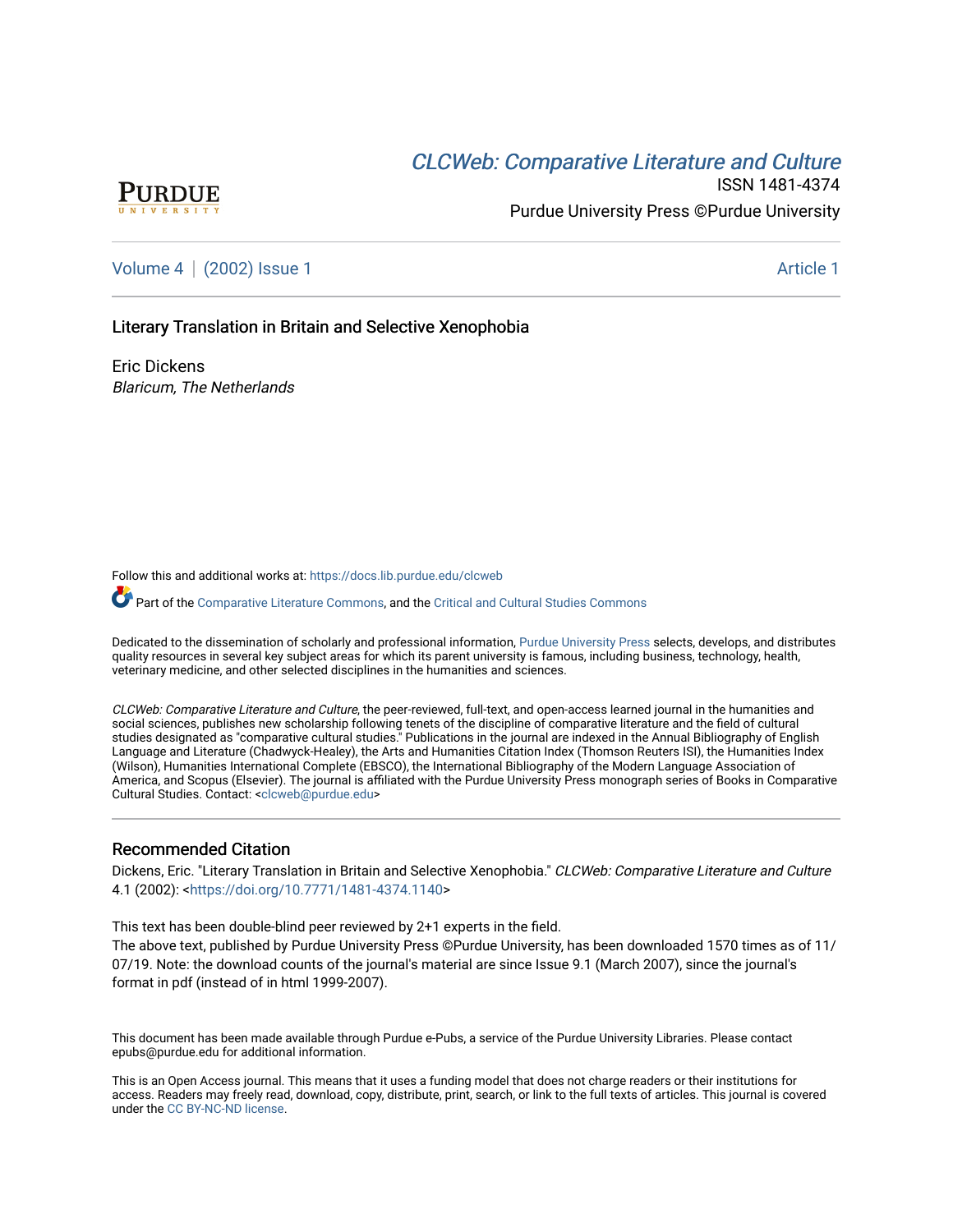$\overline{\textbf{PURDUE}}_{\overline{u}$   $\overline{u}$   $\overline{v}$   $\overline{r}$   $\overline{s}$  i  $\overline{r}$   $\overline{v}$  UNIVERSITY PRESS <http://www.thepress.purdue.edu>

## CLCWeb: Comparative Literature and Culture

ISSN 1481-4374 <http://docs.lib.purdue.edu/clcweb> Purdue University Press ©Purdue University

CLCWeb: Comparative Literature and Culture, the peer-reviewed, full-text, and open-access learned journal in the humanities and social sciences, publishes new scholarship following tenets of the discipline of comparative literature and the field of cultural studies designated as "comparative cultural studies." In addition to the publication of articles, the journal publishes review articles of scholarly books and publishes research material in its Library Series. Publications in the journal are indexed in the Annual Bibliography of English Language and Literature (Chadwyck-Healey), the Arts and Humanities Citation Index (Thomson Reuters ISI), the Humanities Index (Wilson), Humanities International Complete (EBSCO), the International Bibliography of the Modern Language Association of America, and Scopus (Elsevier). The journal is affiliated with the Purdue University Press monograph series of Books in Comparative Cultural Studies. Contact: <clcweb@purdue.edu>

## Volume 4 Issue 1 (March 2002) Article 1 Eric Dickens, "Literary Translation in Britain and Selective Xenophobia"

<http://docs.lib.purdue.edu/clcweb/vol4/iss1/1>

Contents of CLCWeb: Comparative Literature and Culture 4.1 (2002) <http://docs.lib.purdue.edu/clcweb/vol4/iss1/>

Abstract: In his article "Literary Translation in Britain and Selective Xenophobia," Eric Dickens discusses the fact that fewer translations of works of contemporary prose, poetry, and essays appear in Great Britain than perhaps anywhere else in Europe. Dickens attributes this shortfall to various factors, including poor language teaching and an indifference to foreign languages in general, but also to a degree of smugness with regard to literature written in English being "the best in the world." In his study Dickens covers such areas as the availability of literary translations in bookshops, the attitudes of publishers, and the effect of prizes on the selection of authors translated. He also attempts to demonstrate that postcolonial studies has remained an exclusively English-language enterprise, rather than becoming a methodology for global liberation.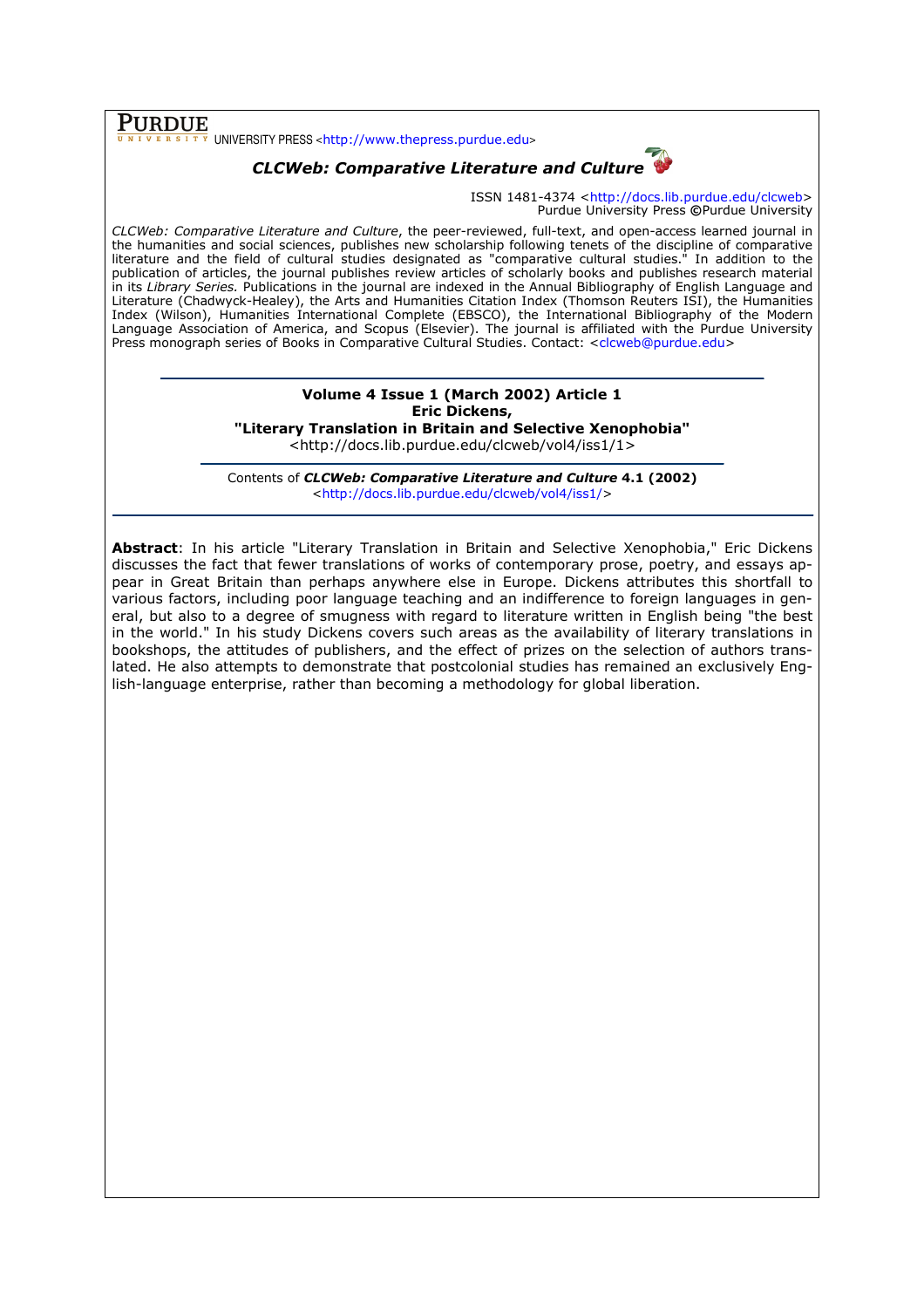Eric Dickens, "Literary Translation in Britain and Selective Xenophobia" page 2 of 10 CLCWeb: Comparative Literature and Culture 4.1 (2002): <http://docs.lib.purdue.edu/clcweb/vol4/iss1/1>

## Eric DICKENS

#### Selective Xenophobia and Literary Translation in Britain

Serious literature is hard to define. With the increase of, for instance, performance art and rap poetry, the borders between theatre and literature for reading purposes become ever cloudier. But I shall here be talking about novels, short-stories, poetry and essays, the last of which is a borderline genre, verging on the academic. The other three are, or should be, read for pleasure and enlightenment. They are still to be found, allowing for technological advances, between covers, slightly firmer than the pages on which the text itself is printed. For hundreds of years, works in the above genres have been translated regularly so that people can enjoy literary fruits originally published in another country and language. This situation strikes me as normal. If you want to know what is going on in the rest of the world, learning even only a few of the principal languages well would be an insuperable burden. We therefore resort to translations. And translations of literary works, as defined above, would seem part and parcel of this willingness to learn from beyond one's national borders.

Over the past decades, however, there seems to be an increasing tendency in the Englishspeaking world as a whole, and Great Britain in particular, to turn in on oneself. While there is no shortage of literary traffic within this monolingual world, bringing in texts from the outside (or from the language minorities within) has become ever harder. Britain, my country of origin, appears to be infected by such selective xenophobia. By selective xenophobia I mean that Britain appears indeed to be quite happy to take on board literature from all over the world -- as long as it has been written in English. Since this is baneful with regard to literary translation and any meaningful comparison of literatures, please allow me to outline my fears and hopes, even though my search for a remedy may prove Quixotic. The situation has gone on far too long for one individual to be able to make any significant inroads. But it does no harm, in a climate of democracy, to air one's views. Xenophobia as I apply the notion to the problem of translation here is, I feel, an accurate description of the complaint, since it is "fear," rather than "hatred," of things and individuals of foreign provenance which is the problem. It is a brand of fear caused by sheer ignorance. Recently, I published a short comment on literary translation and its status in Great Britain in a recent issue of the British Council publication *Literature Matters* (Dickens 2001). It is ironic that some of my best allies in my charges against the windmills of linguistic indifference are connected to the British Council, whose principal task it is to promote Britain abroad. But the British Council fosters an idealism based on Britons' actually having to rub shoulders on equal terms with foreigners in their own countries while some British Council workers, teachers, and quasi-diplomats are talented linguists and philanthropists and do their bit to smuggle shards of The World Out There under the portcullis of Blighty Castle.

I would love to trump abroad such optimistic cries as: "things can't go on like this!" But of course they can. Britain does not appear to need things that happen in foreign languages, politically, economically, or culturally. One reason is that foreign people are all too eager to practise their English on Britons (or Americans and Canadians). Britons then proceed to turn to their advantage their own helplessness in other languages by allowing the rest of the world to do all communications on their terms, i.e., on English-language terms, in both spoken and written form. It is, of course, vastly preferable to negotiate something subtle and complicated in one's mother-tongue, rather than being forced to express oneself inelegantly in someone else's language. But it is ultimately a question of courtesy and mutual respect. Britons allow foreigners to make the attempt and these poor foreigners, often well-educated academics or members of the business community, are then rewarded for their pains by guffaws of laughter, or snide sniggers, should they make the slightest slip of the tongue. I am sure that a Briton, when attempting to explain the workings of a currency or banking system, the narrative structure of a novel, or the metrics of a poem in, say, French or German, would also cause native-speakers of these languages to have to restrain themselves from exhibiting impolite hilarity. But the crafty Briton never exposes himself or herself to ridicule. I mortally insulted an Englishman once by suggesting that his accent -- when he had said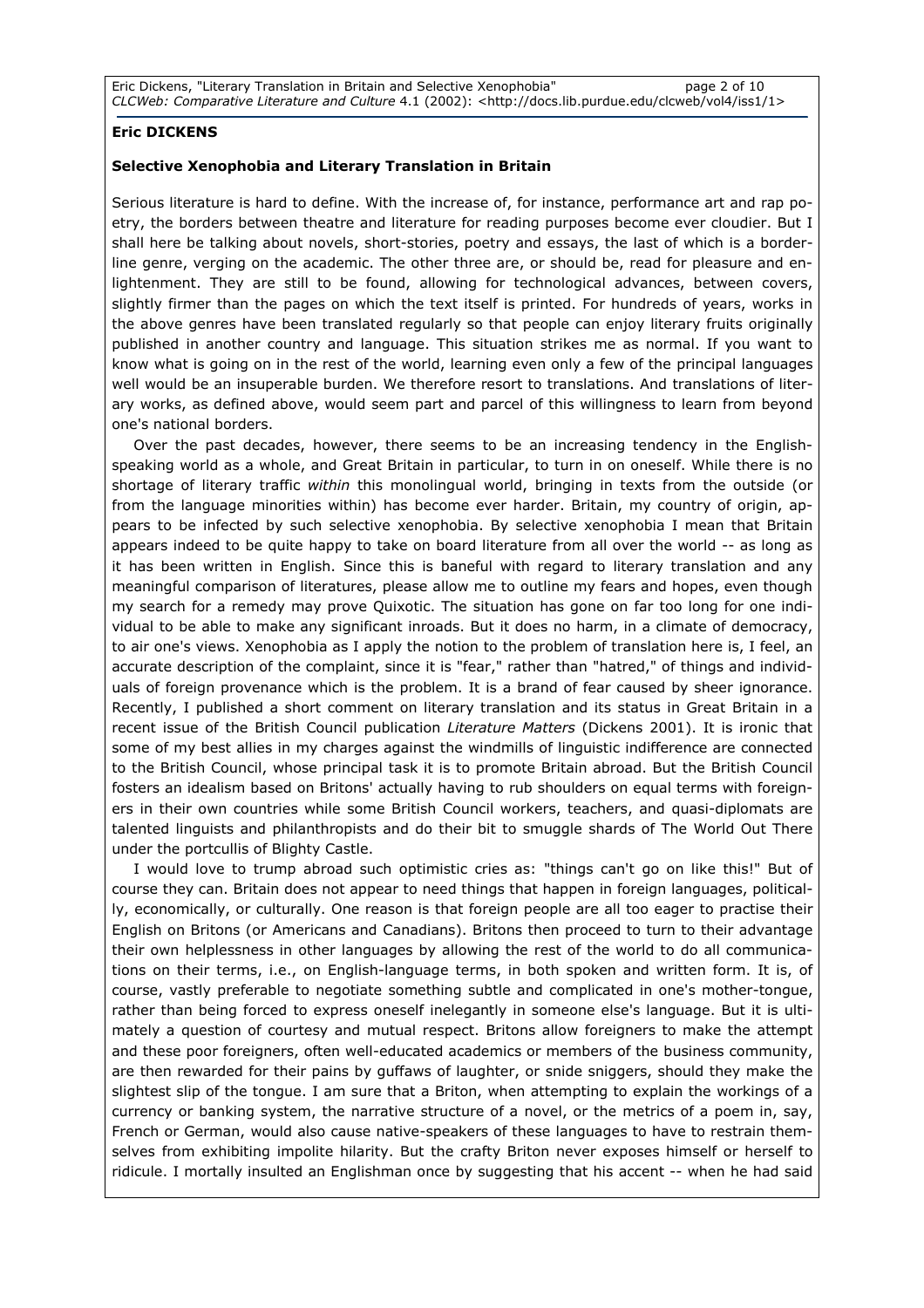Eric Dickens, "Literary Translation in Britain and Selective Xenophobia" page 3 of 10 CLCWeb: Comparative Literature and Culture 4.1 (2002): <http://docs.lib.purdue.edu/clcweb/vol4/iss1/1>

several words in Russian, was "lousy" -- as I so subtly put it. He left the pub forthwith in a considerable huff. A sadistic streak in me tells me that I am not unpleased at the result....

But in all fairness, nor are many Europeans in fact the linguists they are cracked up to be. There is an awful lot of myth-making about the language knowledge of the inhabitants of the many countries that make up continental Europe including the Scandinavian countries. Nowadays, and under commercial pressure, many young people there seem to feel that learning English is quite enough. English is a handy Esperanto when it comes to selling someone a cup of coffee or a shirt. But that does not necessarily mean you can tackle complex subjects in that language. Yet these poor foreigners will rarely find a Briton willing to do things conversational on their, foreign, terms, let alone discuss difficult topics. That level playing-field, so familiar from depictions of the English gentleman and his arcane games of cricket and soccer, is sorely lacking here.

In many bookshops throughout Europe, even in smaller towns, one will find that a significant proportion of the books on display have been translated from other languages. If a comparison were made with British bookshops, especially ones outside the university cities, the difference would immediately become apparent. What I am objecting to, therefore, is not so much the fact that my compatriots are, on the whole, lamentably inadequate as linguists -- there are good historical reasons for this -- but to the fact that they are not open to prose, poetry, and essays which are being written now (i.e., not fifty years ago, and thus reified and deified into classics) in neighbouring countries, even in translation. This handicaps a Briton's understanding of the world at large. You can always read guide books and tomes of history, but literature, even in translation, brings you closer to the soul of any given country or ethnic group.

Publishers' lists and backlists reveal a similar story. While there are plenty of reprints or simultaneous issues involving the United States, Canada, Australia, and authors from other Englishspeaking countries, translations from European languages (here I again mean the continent, not the politico-economic construct) tend, for a large part, to be restricted to gardening books, travel guides, and other non-fiction. There is, sadly, little prose fiction or poetry translated in book form from European languages, especially from those languages with relatively few native-speakers, or those of what is termed "lesser currency," i.e., minority languages within sovereign states. British publishers, on the whole, also appear not to invest very much money or energy in finding out what kind of literature is being written now in French, German, Italian, and Spanish, let alone other languages. A glance at a few random publisher's catalogues from one or two European countries can lend support to my basic point. I have, on my shelves, copies of several such recent catalogues from the Netherlands, Norway, Sweden, and Finland, thus from affluent, North European countries, somewhat akin to Britain. Each of these countries naturally gives prominence to authors writing in its respective language. But what comes next in these catalogues? Without wishing to go into a complex statistical analysis of data, I can with few means, arrive at some simple conclusions. To avoid interrupting the flow of my argument, I have listed some of the highlights from several publishers' catalogues at the end of this piece, before the Works Cited section. I think anyone examining the lists of authors' names and book titles cannot fail to notice the difference in attitude between the four north European countries on the one hand, and Great Britain on the other.

British publishers, usually themselves incapable of reading books in foreign languages, get around this serious cultural handicap by employing what are termed "publisher's readers." In theory, this means that the publisher consults a well-informed adviser to tell him or her what is being published in the world at large. But there are drawbacks. Firstly, there seems to be no clear process whereby a publisher's reader is chosen. This could be anyone from a family friend who did his year abroad in France to someone the publisher met at a cocktail party and swore blind she was an "expert" on, say, Ruritanian literature. The publisher has no way of checking their credentials and language knowledge and their choice of authors could be one-sided or even quirky. The publisher, having few insights into how Ruritania works, and into who is respected there as an author, relies totally on the publisher's reader. The publisher's only check is the occasional chat with one or two European publishers over drinks in the evenings at the Frankfurt Book Fair. Since these foreign publishers do speak English and are on occasions Anglophiles, the conversation, and ultimate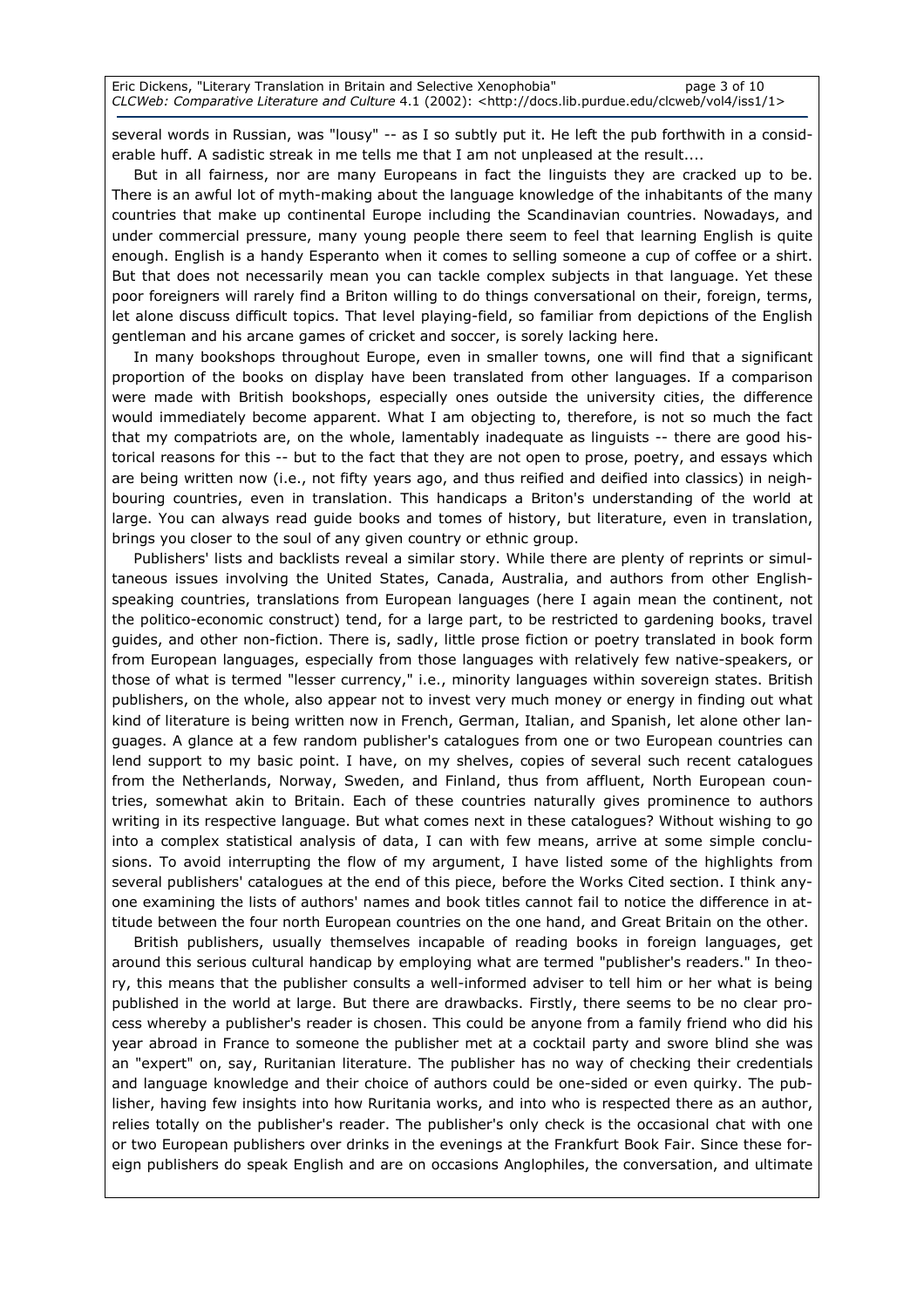Eric Dickens, "Literary Translation in Britain and Selective Xenophobia" page 4 of 10 CLCWeb: Comparative Literature and Culture 4.1 (2002): <http://docs.lib.purdue.edu/clcweb/vol4/iss1/1>

trading, tends to swing in the other direction, with the foreigner buying British or United States literature -- but almost never vice-versa.

As I already suggested above, in my experience within Britain itself, this somewhat patronising attitude towards foreigners and their cultural produce affects the professional field of literary translation by creating an over-concentration on a number of matters which do not themselves further an insight into what is being written in Europe right now, at the beginning of the twentyfirst century. There is, I would suggest, an over-concentration on translation theory, on Bible translation, on dabblings in Greek and Roman classics, now that those languages have long since been scrapped from the average school curriculum. But translating a few slightly bawdy poems by Catullus is no substitute for the deeper linguistic and cultural insights which schoolchildren used to get into the workings of the Greek and Roman civilisations, insights which can be useful when trying to find a yardstick by which to measure our times. And whilst the translation of the Bible is a fascinating subject in itself, how many scholars actually possess a good enough knowledge of ancient Greek and Hebrew and Aramaic to be able to make meaningful comparisons and corrections? If they fail in this respect, the whole exercise becomes one of translating from, and analysing, translations, rather than examining original texts with a view to introducing improvements in the translations of these.

Translation in general hardly ever becomes "tainted" by those languages actually spoken now, throughout the continent of Europe, let alone further afield. It is quite true that languages tend to be taught rather half-heartedly in many British schools. And, for understandable reasons, these languages tend to be French, German, Spanish, Italian and, on occasions, Russian, leaving other languages out of the picture. Not until university can young people encounter smaller, rarer, languages and only the tiniest of fraction of young people in Great Britain learn these to any degree of competence. Even then, there is little motivation to study these as anything more than Minor Subjects. Translation is talked about a great deal, yet when it comes down to actually doing any, many of those theoretically inclined try to change the subject. The kind of theorising which I favour at this point in time when Britain has a great shortage of published texts to compare, is the kind which covers such areas as reception and other sychronic considerations. This, I feel is more important for general knowledge than a full-blown diachronic or evolutionary examination.

Important are literary orientation and present-day tastes, compared with the same in several other comparable European countries. The statistical groundwork for such comparisons is, alas, still at a basic stage. As are sociological comparisons across the continent of Europe, plus North America, to put British attitudes to translation in a meaningful and current context. Workshops are fine, but again, given the fact that Britons tend to translate from one hard-learnt language only, those translating from something a little rarer never join up with those whose main language is French, Spanish, Italian, or German, and are left on the sidelines. And those studying Germanic languages tend to ignore Romance ones, and vice-versa, so workshops where texts from both, say, French and German are afforded close consideration by the same translators are few and far between.

There is a curious over-emphasis on poetry, as opposed to prose. Poetry, as anyone who has ever tried to translate it will know, is one of the most tricky things to salvage for another culture, given rhyme schemes, idiomatic usage and the sheer succinctness of thought involved. And Britons are treated every year to umpteen re-translations of poems by, for example, Rilke, Baudelaire, and Mandelstam, sometimes published in literary magazines, more seldom appearing as collections. There is nothing wrong with bringing more accurate and more up-to-date versions of these authors to a British audience, but one is inclined to wonder why that which is being written in European countries now is, the vast majority of cases, simply ignored. Prose, mostly on account of its sheer length, is worse off. Since many publishers claim that "short stories don't sell," these too do not appear in sufficient quantities in translation. Novels-in-translation do, on rare occasions, make a breakthrough. But I wonder how many novels such as Høeg's Miss Smilla's Feeling for Snow, which was a great success in Britain as I have understood, are destined to be so lucky. Contemporary Scandinavian literature is almost unknown in Britain and one of the small presses which is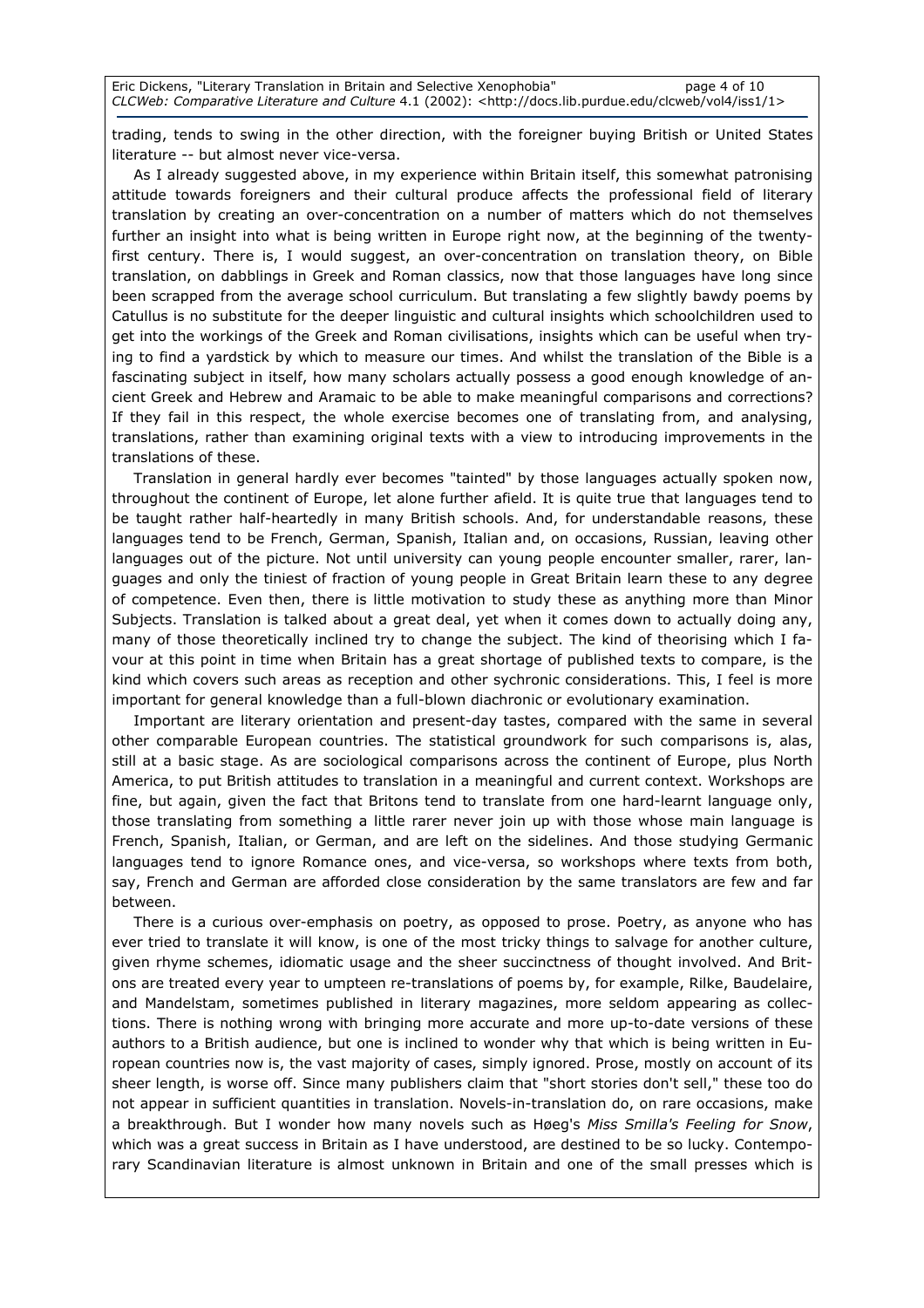Eric Dickens, "Literary Translation in Britain and Selective Xenophobia" page 5 of 10 CLCWeb: Comparative Literature and Culture 4.1 (2002): <http://docs.lib.purdue.edu/clcweb/vol4/iss1/1>

keen to promote it, i.e., the Norvik Press, is unfortunately not as visible in British bookshops and one would wish.

Nor indeed does Slovenian literature end with Slavoj Zizek, or that from Brazil with Paolo Coelho and Clarice Lispector. In Britain, a dangerous tokenism holds sway, where a whole national literature is written off after the publishers "do" a couple of its writers in translation -- in the same way that a tourist "does" a country city by city, then ticking it off a list, never more to return. Large prizes, e.g., the Nobel Prize for Literature, can also increase tokenism. Especially for such a monolingual culture as the British one, where such prizes increase the danger that the country and literary culture from where the winning author comes from remains peripheral. Britain's Booker Prize already restricts its entrants to those writing in English, but the dangers with the Nobel are, for the British reader, slightly different.

When the Nobel is, on occasions, won by someone writing in a small language, the individual concerned will immediately have some of his or her work translated (often in indecent haste!) into English, but what his/her compatriots are producing will hardly enjoy any more readers. Maybe there will be a token skim to make a ritual acknowledgement that the country in question possesses more writers, but by the year after, this will all be forgotten (although the laureates themselves tend to enjoy a measure of continued visibility). When Camilo José Cela (1989 Laureate) died in early 2002, this was mentioned in the press worldwide. But how often do the lives or deaths of Spanish-writing authors in general make the British press? (Incidentally, Harry Martinson and Eyvind Johnson, who were themselves members of the Swedish Nobel Committee and were joint laureates in 1974 are, as far as I know, not as well remembered.) How many Britons can name, off the cuff, a Polish writer except for Szymborska (1996 Laureate), Milosz (1980 Laureate), and Sienkiewicz (1905 Laureate) and, maybe, Reymont (1924 Laureate)? Is Gide so copiously translated into English because he won the Nobel, ditto Sartre? I fear that the million of whatever currency it is dazzles the British literary world to such an extent that the rest of the laureate's authorcompatriots often remain quasi-invisible.

Near our shores, there are, for instance, over twenty million native-speakers of the Dutch language living in the Netherlands and Flanders, which are some of the first countries you come to when you cross the English Channel and the North Sea. This is, very roughly, about one third of the population of the British Isles. It should not surprise anyone that the culture of both the Netherlands, and that of the northern half of Belgium where they speak Dutch, also includes literary efforts. But apart from a handful of contemporary Dutch writers, mostly translated and published with heavy subsidies from their country of origin, there is hardly anything from the Dutch available in university bookshops, let alone ones in small provincial towns. Since no Dutch or Flemish writer has yet won the Nobel Prize, even that window of opportunity regarding visibility has been lacking hitherto (note: in current usage, there is no such thing as "the Flemish language." Both Dutch authors, i.e. from the Netherlands, and Flemish ones, i.e. from the northern half of Belgium, write in more or less standard Dutch, whatever dialect or patois they make speak at home and among friends). If you wander around a Dutch bookshop, even a small one with a rather poor selection, you will find umpteen translations of British, but mostly US, authors. The sheer might of "American English" means that British literature too can cash in on the popularity of the English language. But not all translation projects into Dutch meet with success. This may be caused with the opposite situation to that prevalent in the United Kingdom: a surfeit of translations. These translations remain in the bookshops for a year at the most, and are then remaindered. Accomplished British novelist Anthony Powell has had good luck and bad luck. The good luck is that he has had four of the twelve volumes of the duodecalogy A Dance to the Music of Time translated into Dutch. The bad luck is that this has now happened twice over. On each occasion, the publisher has given up after the fourth hurdle, so to speak. So now the late Anthony Powell is in the absurd situation that four of his novels have been translated twice into Dutch, while none of the other eight have been translated at all into that language.

Who, in the English-speaking world, remembers Simon Vestdijk and Louis Paul Boon? Both have a couple of novels which did appear in English translation, but these have now been out of print for a couple of decades. The former author, a Dutchman, wrote 52 novels (including, no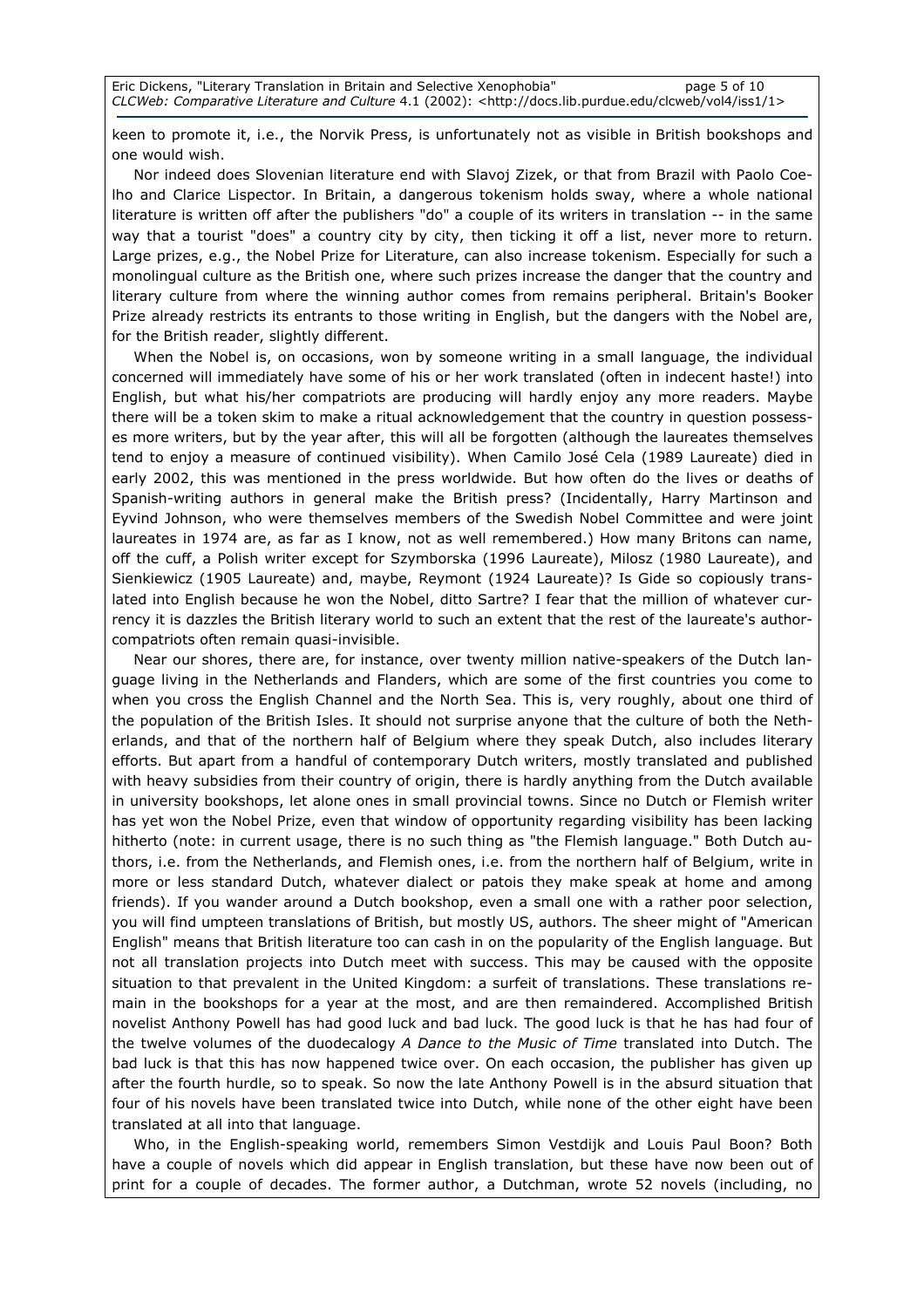Eric Dickens, "Literary Translation in Britain and Selective Xenophobia" page 6 of 10 CLCWeb: Comparative Literature and Culture 4.1 (2002): <http://docs.lib.purdue.edu/clcweb/vol4/iss1/1>

doubt, a dozen or more pot-boilers, but still). These include a suite of eight novels, termed the Anton Wachter novels (Vestdijk 1939, 1948, 1934, 1949, 1957, 1958, 1959, 1960) -- the slightly unchronological order reflects the order within the suite -- in Proustian mode describing the childhood, teenage, and adulthood of a young man, Vestdijk's alter ego, growing up in the fictional town of Lahringen, based on the Frisian coastal town of Harlingen where the author grew up. Louis Paul Boon wrote two innovatory Flemish meta-novels in 1953 and 1956, respectively, which possess all the traits of intertextuality, social commitment, narrative unreliability, and uncertainty and so forth which, in English-speaking academic circles are all the rage. But these two gents had the misfortune to write in a "language of no great importance" from a British point of view, and thus only a very few of their works remain extant in Britain, and those on the shelves of a handful of university libraries. As can be seen from the bibliography, it took some while before the two Vestdijk novels and the one by Boon appeared in English. Why these particular works were chosen for translation and how the recommendation process went, remains a mystery, although these are indeed widely regarded as some of the best work by the two authors. In their time, both authors were tipped for the Nobel Prize. Would they now be household names in Britain if they had won it?

Some Britons would say, with all the naïveté that comes with ignorance in the matter, that the bold presence of English-language literature worldwide is proof of the innate invincibility of English as a medium for literary production. As one Englishman put it to me in an e-mail: "English is superior to all other languages in terms of literary expression since it has a larger vocabulary, more malleable grammar and a literary heritage second to none" (January 2002). Apart from expressing himself with a good dose of cultural nationalism, my questions is: would a scientist make himself not the laughing stock of the laboratory were he to claim that a particular process or product were "superior" to its rivals without ever having compared it to anything else? One ambassador accredited to a northern European country recently started a campaign to have translated into English a factual book about that tiny country's accession to the European Union, a book he himself had edited. He was the prime mover behind the project, but this was neither the British, nor the American, ambassador in the capital in question. It was the chap from the Quai d'Orsay, a man who writes e-mails in excellent English. The book has already appeared in French, and now the French Ambassador, recognising the power English has for the dissemination of knowledge, had taken it upon himself to have the book appear in English too.

English is, as I see it, a very fine *lingua franca* for world communication, as Latin once was. But what I miss amongst its native speakers is reciprocity and respect for those whose mother tongues are different. The fact that English is used as a convenient Esperanto does not mean that the whole of the world should adopt it as a language of home and office, or risk being regarded as outof-date and marginal. Nor should it lead to a scramble to write only in that language, in order to be able to market one's book. As I suggested above, United States power and prestige prop up the English language internationally; and yet English is only the mother-tongue of a relatively modest number of people worldwide. Translation obviates the necessity of people having to write badly in English, when they can be writing well in their respective mother-tongues.

Every country likes to promote its literature abroad. Some do this as a matter of national pride, some as a way of boosting export sales by indirect means, such as by fostering goodwill and understanding. Most countries which have a budget for the promotion of national literature tend to adopt the "push" strategy -- pushing out information to others. This means they set up an office which then sends out glossy brochures and magazines free all over the world or, nowadays, they create a website, all informing those interested of what is being written. Instances of this approach are Norway, Sweden, Belgium (both communities), the Netherlands, Estonia, Finland. There are many others. Sometimes these bureaux are separate to the government national promotion office, sometimes part and parcel of it. But one thing is clear. In all these instances, the "push" approach dominates. What I feel should become much more developed, especially in such a country as Great Britain, which has little need to push its own literature, is the "pull" approach. By this approach, well-informed British translators who are intimately acquainted with particular countries and their literatures, "pull" this literature into, in this case, Britain. This approach would mean you have people who are already well-versed in the problems encountered in their home country, Brit-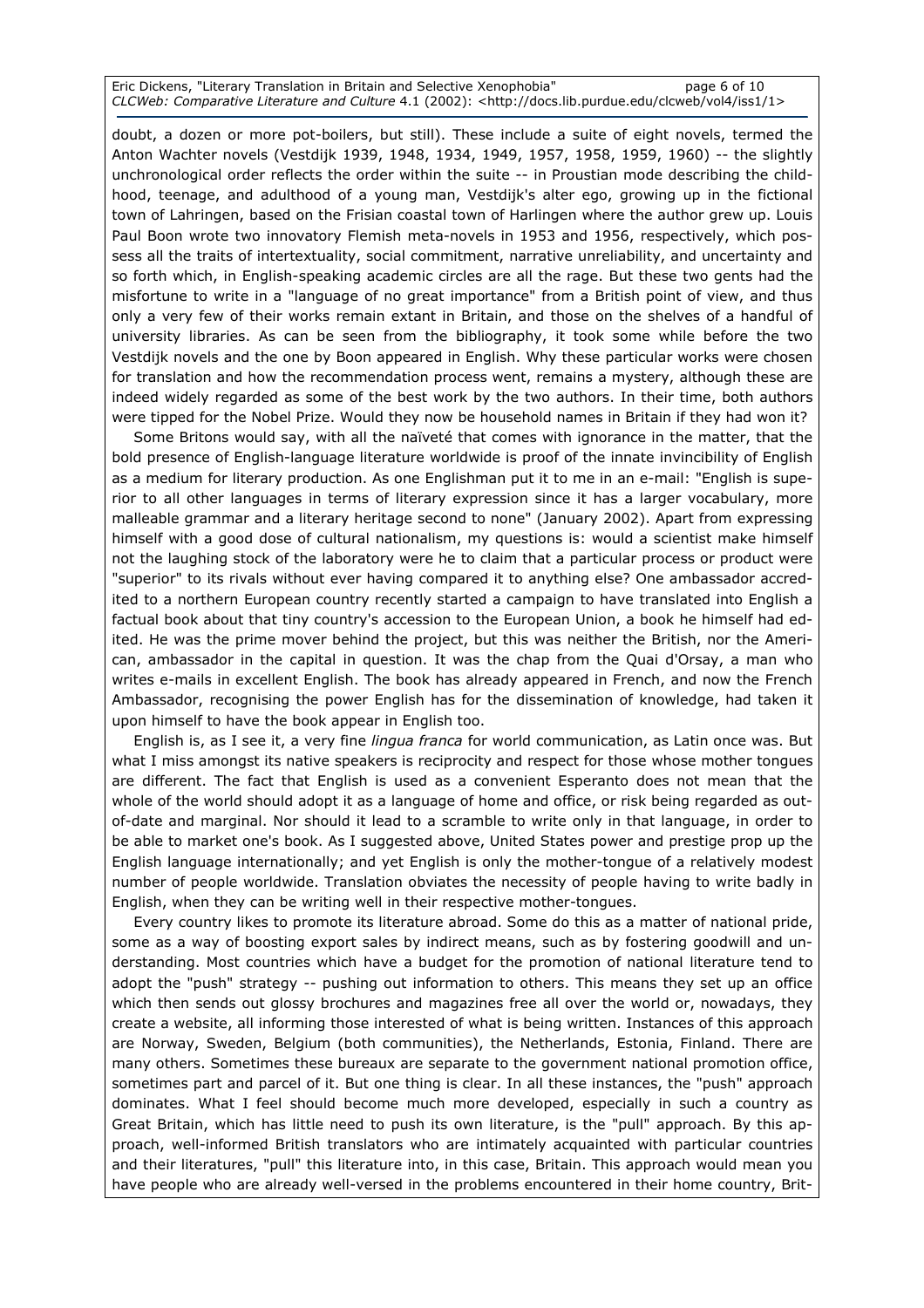Eric Dickens, "Literary Translation in Britain and Selective Xenophobia" page 7 of 10 CLCWeb: Comparative Literature and Culture 4.1 (2002): <http://docs.lib.purdue.edu/clcweb/vol4/iss1/1>

ain in this case, and can act as negotiators between perhaps over-keen foreign bureaux -- who think all the literature their country produces is of world standard -- and the over-apathetic British publishers. These need to be prodded a little before they will embark upon the nightmarishly huge and insurmountable risks of having a book translated and then trying to sell it to a largely indifferent audience of British readers. Otherwise, only books written in English will come in from abroad.

To leave Europe and North America for a moment and to examine literature coming from distant parts, the Indian subcontinent provides a curious instance. There, where an élite does indeed write its novels in English, only about thirty thousand, out of a thousand or so million people, speak it as their mother-tongue (correct me if I am wrong). But because of the sheer mesmerism of English, a minority of Indian and Pakistani writers, writing in what is, in effect, a second language, are almost the only ones we hear about in Britain, in continental Europe, and in North America, despite the popularity of postcolonial studies. Those writing in, for instance, Hindi, Urdu, Tamil, Gujurati, Bengali, or Kannada have a much tougher time obtaining recognition and shelfroom in British bookshops. This is not only because translation involves extra costs; it is a manifestation of a deep-seated attitude that "if it's written in English, it must be good."

Whilst fighting an admirable battle against gender prejudice and racism, postcolonialists all over the world seem astoundingly blind to the fact that the English language -- introduced by the colonists -- plays so powerful a rôle in their subject. And so, the colonisation of many European and extra-European countries is vastly ignored. Nor is the subject particularly historical, extrapolations being made using experience with "the Brits and their follies" as the norm. In cultural and literary studies, little is said about (post)colonialism about, for instance, the Spanish conquest of much of Central and South America, about Russian and later Soviet colonialism in Eastern Europe, the Caucasus and Central Asia, Swedish colonialism in northern Germany, Poland, and the Baltic States, about German colonialism in East and South-West Africa, Turkish colonialism in the Middle East and North Africa, etc. Source materials for research into such fields are, of course, mainly written in languages other than English and Britons are thus deprived of deeper insights into how colonialism worked in those parts of the colonised world which were not once marked in red on the map. For me, therefore, postcolonial studies is a curious mixture of a way of smuggling English literature in by the back door, coupled with a kind of British Empire-bashing. This bashing is masochistic on the part of Britons, often the descendants of the colonisers, and disingenuous on the part of those academics who enjoy status in the metropolitan countries, plus a good salary paid to them by the very nation they are criticising. Postcolonialism as a subject was cooked up in the corridors of English departments worldwide, including some in the United Kingdom, and if you look at most postcolonial reading lists for university use, you will find that the vast majority of books listed were written in English. In my reading, one happy example of a book about colonialism in literature which breaks the mould is Ewa Thompson's 2000 Imperial Knowledge whose subtitle is Russian Literature and Colonialism.

Thompson's book sets out to identify the blind spots in Russian literature, including a onechapter examination of War and Peace, where Russian writers, otherwise dissident, and against the system and so forth, turn a blind eye when Caucasians or Balts try to assert their national identities and are suppressed by the centralised authority, first that of the Russian Czar, latterly by the Soviet Union. Nationalism in the emerging states of Africa and Asia is, on the whole, regarded as something positive, to be set against the atavistic tendencies of tribal affiliations. And yet this positive attitude to national identity has been thrown into doubt of late in Europe. When, for instance, Estonia, Latvia, and Lithuania exhibit similar aspirations, these are labelled "nationalist." What is good for one set of colonised peoples seems evil for another. This whole systemic distortion of what should be an examination of colonialism worldwide and its aftermath, becomes a cosy exercise in the examination of English literature written all over the world, at the expense of anything written in any other language.

Postcolonial studies run the risk of becoming, to paraphrase Malthus, "EngLit by other means." I am suspicious of pat solutions, ones which would claim that hundreds of translated works of literature could be on the British market by, say, 2004. But I have some ideas as to how people could be made more aware, how the situation could be improved: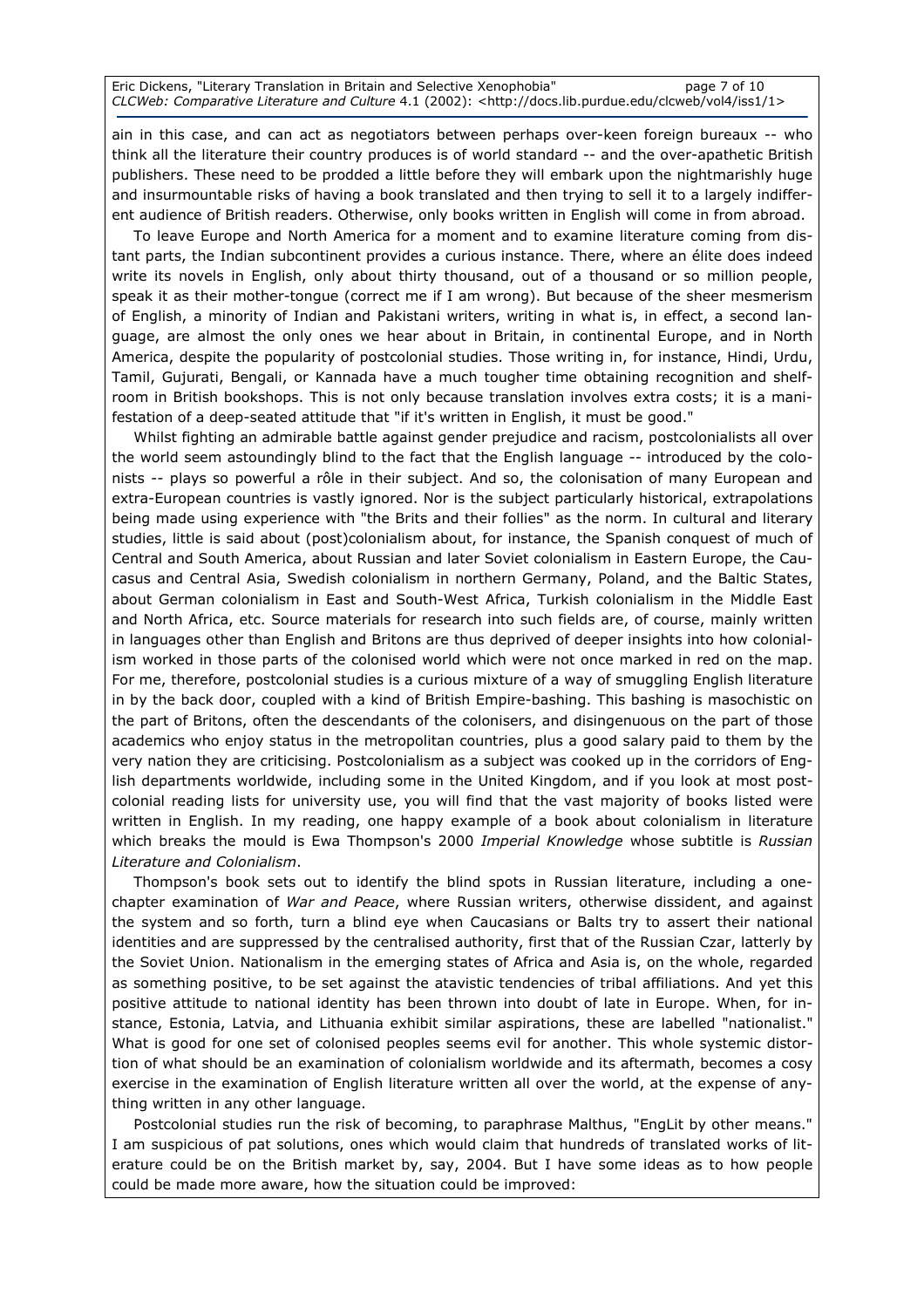Eric Dickens, "Literary Translation in Britain and Selective Xenophobia" page 8 of 10 CLCWeb: Comparative Literature and Culture 4.1 (2002): <http://docs.lib.purdue.edu/clcweb/vol4/iss1/1>

More visible translations in periodicals: what I would like to see is several serious and visible periodicals with translated literature in bookshops such as Waterstone's, Ottokar's, and W.H. Smiths, so that Britons can slowly become convinced that there is literary life Out There Where the Foreigners Live. And literary life now, not that of anno 1925. Periodicals should regard translated literature as the norm, rather than something exotically amateur. And should be willing to take on board plenty of it.

The weekly reviews: I would also hope that the Times Literary Supplement, the London Review of Books, and similarly high-visibility publications could open up much more to foreign literature in translation. Their remit does not include the publication of large quantities of original work, but in the books they review they could encourage translators by including several reviews every week of literary works originally written in "foreign" and now appearing in English translation. Such is done by the Friday book supplement to Le Monde. As translation studies scholar Lawrence Venuti says in an interview with M. Asaduddin in the Translators' Association (London) quarterly In Other Words: "When I review for a periodical like The New York Times, I tend to have no more than a brief concluding paragraph to discuss the translation. But this can be enough. I try to pick a few striking examples that draw attention to the quality of the translator's choices" (41). It is such civil treatment of translations (not least, pointing out the fact the book is actually translated by someone) which I miss in British literary weekly and monthlies. In Britain, the reviewer, usually having no knowledge of the source language whatsoever, fights shy of having to say anything about the quality of the translation. Such an utterance would, in any case, be absurd, given the fact that he or she does not really know whether the translator has even conveyed the basic meaning of the original, let alone nuance, idiom, register and so forth. This accounts for the usual, and rather glib, "the translator has rendered the meaning of the text in fluent English" and similar patronizing platitudes.

The Book Publishers: I would also hope that more genuine and informed enthusiasm could be generated amongst British publishers and literary agents with regard to what is being written now in other countries, not least in Britain's neighbouring countries in Western and Central and Eastern Europe. But again, we run into the basic problems of willing, but ignorant, people in a rather to cosy, even stuffy, monolithic-monolingual culture. Those re-translations of French, German, and Russian poetry are all very well, but there are people writing now, and in many languages, and Britons are being deprived of the opportunity of reading such contemporaries, both from Europe and from further afield. The publishers should, on a regular basis, try to identify potential "publisher's readers" while these are still studying at undergraduate or postgraduate level at the various universities which teach a literary component alongside foreign languages.

It is no wonder there are so many Eurosceptics in Britain, people who fear the advent of the euro as an alien currency encroaching on their soveignty. As I have pointed out above, much fear is generated by ignorance. Many Britons lack deeper insights into how people live in Europe and beyond, into their aspirations and fears and, most especially in this context, into their literature. What foreign people are writing and reading would provide valuable clues to "what makes them tick," apart from being a pleasurable activity in itself. Whatever specific problems European and other translators may suffer, I fear that the old joke about "fog in the Channel, the Continent cut off" applies just as much today with regard to literature in translation as it once did with regard to other matters. Ballet, music, mime, and fine art can be enjoyed without a knowledge of foreign languages; but literature has to be translated, preferably by people who enjoy a corresponding amount of respect as professionals. Translation means more work for publishers, and costs more, but is worth it in the long run. Knowing what, and how, your neighbours and others think helps mutual understanding, and diminishes the risk of serious conflict based on prejudice, rather than genuine grievance. Literary translators play an important part in this mechanism of reciprocity, and should, in the United Kingdom, be treated as professionals and paid at a decent rate, not reduced to becoming practitioners in a marginalised field where dilettantes hold sway.

#### Works Cited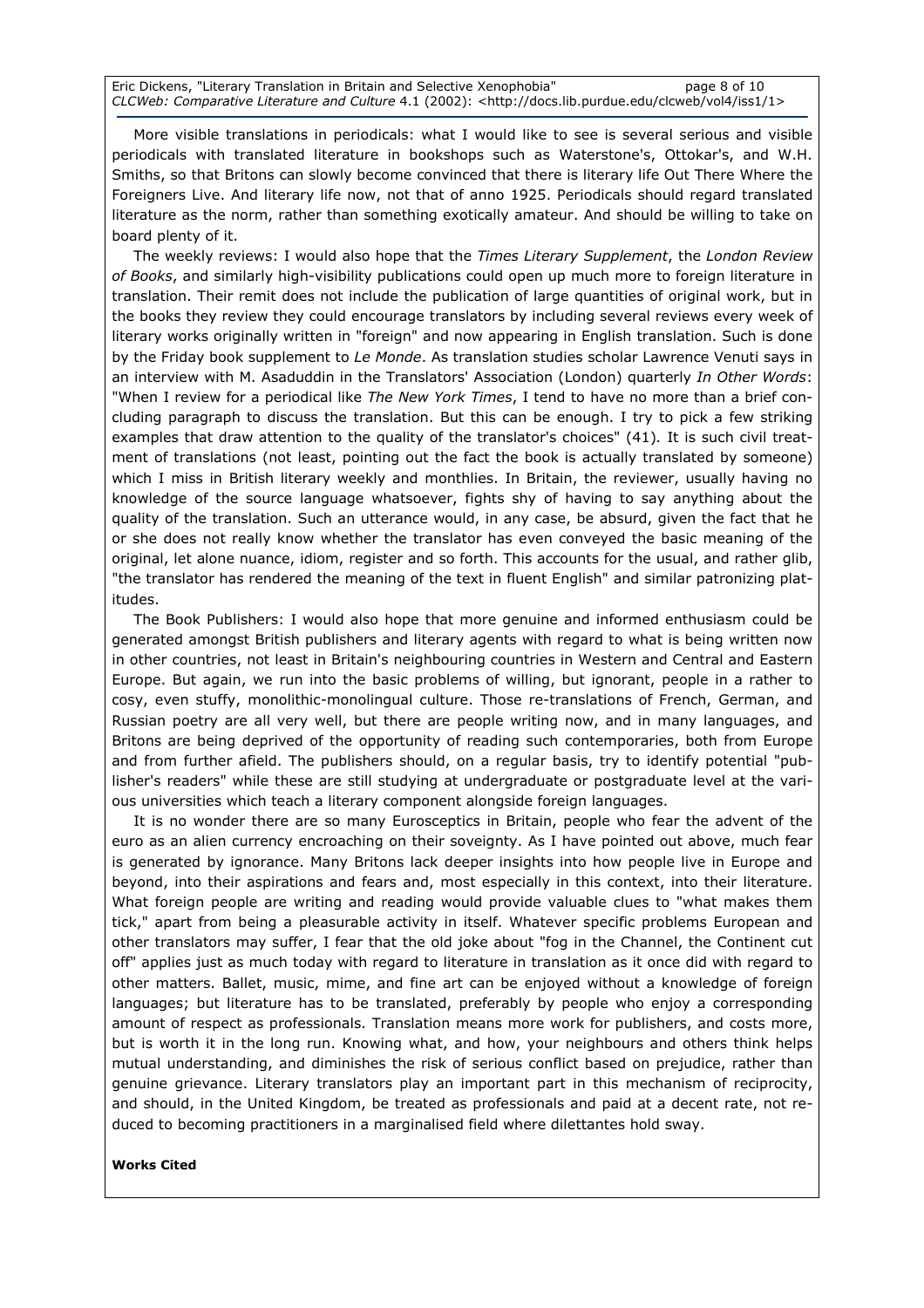Eric Dickens, "Literary Translation in Britain and Selective Xenophobia" page 9 of 10 CLCWeb: Comparative Literature and Culture 4.1 (2002): <http://docs.lib.purdue.edu/clcweb/vol4/iss1/1> Boon, Louis Paul. De Kapellekensbaan. Amsterdam: De Arbeiderspers, 1953. Boon, Louis Paul. Chapel Road. Trans. Adrienne Dixon. New York: Hippocrene Books, 1972. Boon, Louis Paul. *Zomer te Ter-Muren*. Amsterdam: De Arbeiderspers, 1956. Dickens, Eric. "Europe, the Invisible Continent." *Literature Matters: Newsletter of the British Council* 30 (2001): 16. Powell, Anthony Dymoke. A Question of Upbringing. London: Heinemann, 1951. Powell, Anthony Dymoke. Een dans op muziek van de tij. Trans. Auke Leistra. Baarn: De Prom, 2000. Thompson, Ewa M. Imperial Knowledge: Russian Literature and Colonialism. Westport: The Greenwood P, 2000. Venuti, Lawrence. "...." In Other Words 18 (Winter 2001): 40-45. Vestdijk, Simon. Terug tot Ina Damman. Amsterdam: De Bezige Bij, 1934. Vestdijk, Simon. Sint Sebastian. Amsterdam: De Bezige Bij, 1939. Vestdijk, Simon. Rumeiland. Amsterdam: De Bezige Bij, 1940. Vestdijk, Simon. Surrogaten voor Mark Tuinstra. Amsterdam: De Bezige Bij, 1948. Vestdijk, Simon. De andere school. Amsterdam: De Bezige Bij, 1949. Vestdijk, Simon. De koperen tuin.Amsterdam: De Bezige Bij, 1950. Vestdijk, Simon.De beker van de min. Amsterdam: De Bezige Bij, 1957. Vestdijk, Simon. De vrije vogel en zijn kooien. Amsterdam: De Bezige Bij, 1958. Vestdijk, Simon. De rimpels van Esther Ornstein. Amsterdam: De Bezige Bij, 1959. Vestdijk, Simon. De laatste kans. Amsterdam: De Bezige Bij, 1960. Vestdijk, Simon. *Rumeiland*. Trans. B.K. Bowes. London: John Calder 1963. Vestdijk, Simon. *The Garden Where the Brass Band Played*. Trans. Alex Brotherton. 1965. London: Quartet 1989.

#### Appendix

#### Recent Publishers' Catalogues from Norway, Finland, Sweden, and The Netherlands

Online pages of some publisher's websites facilitate comparison. There are numerous English-language websites available to compare their range of books with. One word of warning: skimming for names of author's is the easy bit, but anyone wishing to do more thorough comparisons will need a reading knowledge of Norwegian, Finnish, Swedish, and Dutch.

Gyldendal <http://www.gyldendal.no/gyldendal> (Oslo) has the titles of around 200 literary and allied books in its specialised catalogue for the year 2001. Helpfully, they have a separate section in the catalogue entitled "Translated Novels and Short-Stories." Here one can find twenty-one contemporary books in Norwegian (Bokmål) translation (with translator and original language listed) plus a further seven classics. Authors include Isabel Allende (Spanish), Hugo Claus (Dutch), Aino Kallas (Finnish), Dai Sijie (French), plus nine books from the English, i.e., about one third of the titles. Out of a total of 200 (semi)literary titles, there are several more thrillers and paperbacks which are translations from English, including ones by Vikram Seth and Patricia Highsmith.

WSOY <http://www.wsoy.fi> (Helsinki) has about 500 books in their general 1 (2002) catalogue, including cassette books, dictionaries, and all manner of non-fiction. They also separate foreign literature from the rest and this category takes up about twelve pages in this large, 156-page catalogue. Recently translated and published authors here include eleven from English, including Hanif Kureishi, A.A. Milne, Jean M. Auel, and Judith Lennox, plus the Russian-Georgian cult writer, Boris Akunin, and books by Catherine Millet (French) and Willy Kyrklund (Swedish), and probably a dozen sci-fi and children's books translated from the English.

 Otava <http://www.otava.fi> (Helsinki) has a catalogue (Spring 2002) to rival that of WSOY, as above, also a general one. Foreign plays and poetry include, for instance, a new translation of Othello and poems by Jaan Kaplinski (Estonia). In their translated fiction section we can find authors such as Herbjørg Wassmo (Norway), Mario Vargas Llosa (Peru), Anton H. Tammsaare (Estonia), Homer, Elke Schmitter (German), Aleksandra Marinina (Russia), Gao Xingjian (France/China), Liza Marklund (Sweden), plus, from English, Joanne Harris, Carol Shields, Jean Rhys, Herman Melville, Trezza Azzopardi, Armistead Maupin, Frances Fyfield, Shane Maloney, Donna Leon, Lisa Scottoline, Patricia Cornwell, Anne McCaffrey, Jennifer Belle, plus children's books by C.S. Lewis (the Narnia books, also being translated into Estonian), Brian Jacques, Jacqueline Wilson, Neil Morris, Francine Pascal. Also Naipaul's Among the Believers and non-fiction books from English by, for example, Kien Nguyen, Wayne W. Dyer, Tara Bennett-Goleman, and John Lazarus. Further, Tammsaare, Rhys, Melville, and Homer are authors included in a series which also has the works of other authors such as Foucault, Almqvist, Walton, Pessoa, Laclos, Böll, Defoe, and Kafka. Homer's Odyssey was translated by Pentti Saarikoski who also translated Joyce's Ulysses into Finnish.

 Norstedts <http://www.norstedts.se> (Stockholm) has a much smaller catalogue for Spring 2002, but even here we can find a section for translated literature. The authors consist of Linn Ullmann (Norwegian; Bokmål) and Kjartan Fløgstad (Norwegian; Nynorsk), Imre Kertész (Hungarian), Orhan Pamuk (Turkish), plus, from the English, Hanif Kureishi, Helen Dewitt, Marian Keyes, Jody Shields, and Stephen Horn. There is also non-fiction by Simone de Beauvoir, Helen Langdon, Brian Greene, Claudine Monteil, and Sebastian Haffner translated from English, French, or German, respectively, plus a few paperbacks per month over the next year including works by Elizabeth George, Herbjørg Wassmo, and Nuala O'Faolain.

 De Arbeiderspers <no website> (Amsterdam) has, amongst its translated literature into Dutch for Autumn 2001, the following: J.C. Ballard's *Super-Cannes*, Mark Kurlansky's The White Man in the Tree, Louis de Bernières' Red Dog, Isaac Bashevis Singer's More Stories from My Father's Court, Irvine Welsh's Glue, Ann Scott's Superstars, Robert Graves' Goodbye to All That, and Shakespeare's Sonnets in reprint, plus one or two non-fiction works by Kapuciski, Ross, Bullock, and others. Also, from other languages (including reprints), works by, for instance, de Queiroz, Stavinoha, Coelho, Perec, Erika Mann, Paustovsky, Sand, and Jünger.

Author's Profile: An independent scholar, Eric Dickens resides in Blaricum and works as a literary translator from Estonian, Swedish, and Dutch into English. Apart from translating a number of translated works from the Swedish such as Drottningholm: The Palace by the Lakeside by Jan Mårtenson (1985), he has published several Estonian short stories in periodicals, mainly the work of Jaan Kross and a book bringing together six such